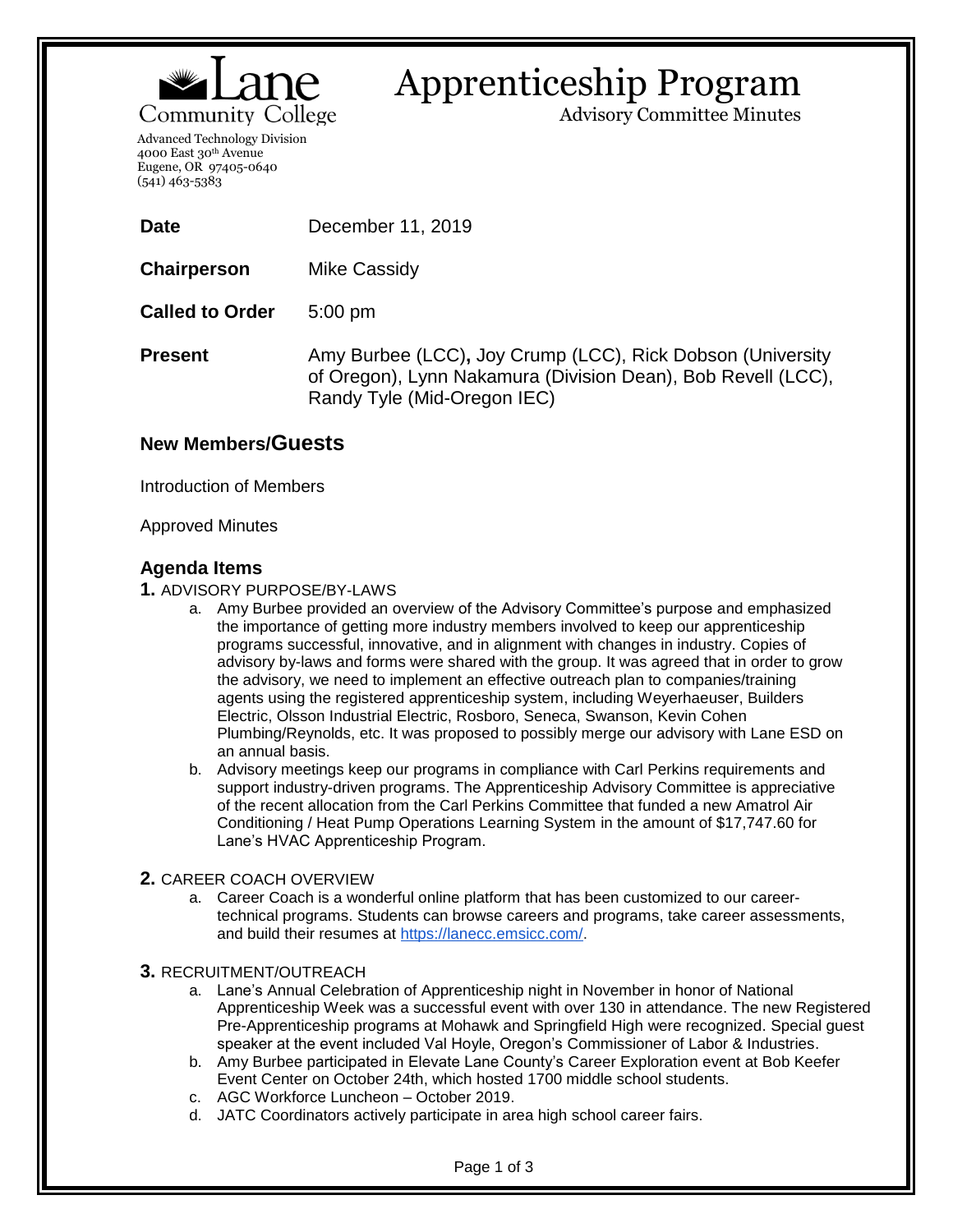- e. Lane's Apprenticeship program will be hosting the Oregon Community College Apprenticeship Consortium (OCCAC) June Retreat at main campus on June 16-17<sup>th</sup>. The Oregon Bureau of Labor & Industries Apprenticeship Training Council will meet on campus the following day, Thursday, June 18<sup>th</sup>, 10am-12noon in the CML/102.
- f. Construction Utilities Career Day (CUCD) is currently being planned for Fall 2020.
- g. Apprenticeship and advanced tech programs will participate in Hands-On Career Day on Friday, April 24th. Reynolds Electric and Kevin Cohen Plumbing will provide apprenticeship break out sessions.
- h. Lane is hosting Springfield#workready event on main campus on March 9 & 10 and seeking industry and faculty participation. Monday, March  $9<sup>th</sup>$ , will be a session for parents in the district and Tues, March  $10<sup>th</sup>$ , will be a tour for 600 juniors of CTE programs. Apprenticeship's session will be represented with Construction and looking for industry reps.
- i. Amy Burbee is serving on the Construction Aggregate Tour to local high schools in February & March. This is a roadshow to multiple high schools with several industry partners on a panel to share opportunities in the apprenticeship trades and advanced technology programs.

#### **4.** BUDGET/CARL PERKINS

- a. 2019/20 \$17,747.60 allocated to HVAC program for Amatrol Learning System.
- b. 2020/21 Advisory members discussed need for a secure classroom/lab space and furnishings for the Industrial Millwright Program; need for a large marketing campaign to recruit women and under-represented populations in the trades; and need for curriculum development funding to align electrical and plumbing curriculum with the newly adopted 2020 code regulations to prepare apprenticeship students to successfully complete journeyman licensing exams. This is a State of Oregon requirement that codes remain in compliance for our students throughout each code cycle. Funding is needed now and on a 3-year cycle.
- c. The advisory committee unanimously approved to support funding requests for the following tools to enhance the plumbing apprenticeship labs:
	- i. Ridgid RP 340 Battery Press Tool Kit with ProPress Jaws \$2,964
	- ii. Ridgid ProPress Rings Adapter Kit \$2,193
	- iii. ProPress Cordless Milwaukie Press Tools \$3,000

## **5.** GRANT UPDATE

- a. ECCA Initiative
	- i. In partnership with the Bureau of Labor & Industries, Lane hosted its first BOLI Town Hall Meeting / Apprenticeship 101 Seminar for New Employers in Lane County. This was the first of five seminars funded by the Expanding Community College Apprenticeship (ECCA) Initiative. Eight employers attended with one registering to provide apprenticeship for three new apprentices in Quarter 3. The planning for the next employer seminar is underway and will take place in a different region to provide access to remote employers on the coast. The grant is funded by the U.S. Department of Labor in the amount of \$140,000 over 3 years to expand apprenticeship.
	- ii. The instructor training component of the grant was reviewed. The committee proposed workshops for faculty to include cultural competency, technology in the classroom, teaching adult learners, mental health/counseling, LCC policies and procedures, safety/lockdown/evacuation procedures.
	- iii. Grant funding to convert a few apprenticeship classes into hybrid format is progressing. To date, two classes have been completed including Blueprint Reading 1 and 2.
- b. Oregon Apprenticeship Initiative
	- i. For fall term, 46 apprentices in the Limited Maintenance, Manufacturing Plant, and Millwright programs who work for a qualified training agent in advanced manufacturing received tuition funding from the Oregon Apprenticeship Initiative (Oregon AI grant) The grant is administered through the Oregon Employment Department.